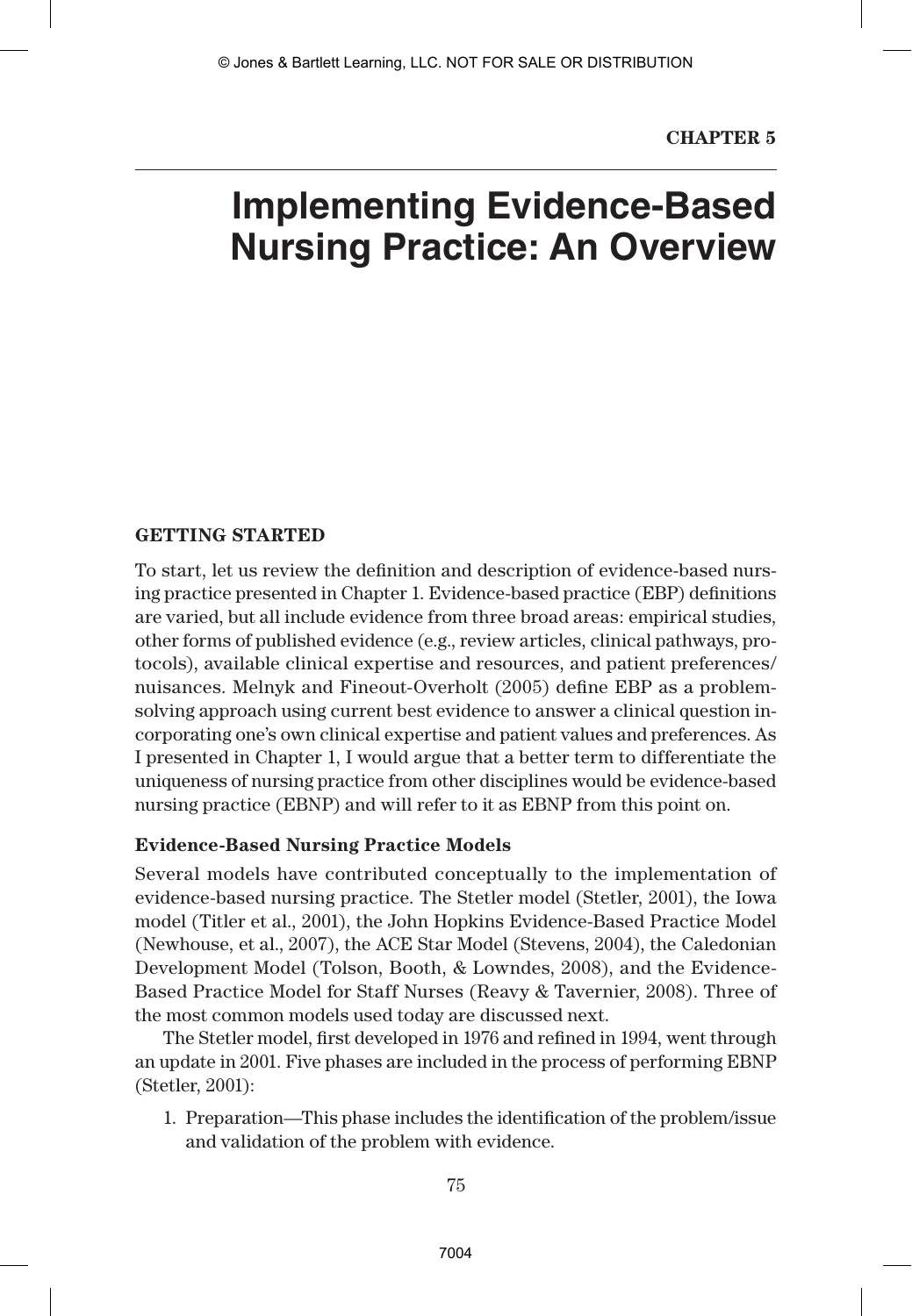- 2. Validation—Critique and synthesis of the evidence (empirical and nonempirical evidence, systematic reviews, etc.). Rate the level and quality of each item of evidence using a "table of evidence." Eliminate noncredible sources. Process ends here if there is no evidence or it is clearly insufficient.
- 3. Comparative evaluation/Decision making—Synthesize the cumulative findings. Make a decision about what can be used. At this point, there is an option to conduct own research if findings cannot be used.
- 4. Translation/Application—Decide on what level of application (individual, group, organization). Develop proposal for practice change. Create strategies for formal dissemination and planned change. Consider a pilot project.
- 5. Evaluation—Evaluation can be formal or informal. Consider costs. Include both formative and summative evaluations of outcomes.

The Iowa model starts with a trigger/problem. These triggers may be knowledge focused or problem focused. If the problem is a priority for the organization, then a team is formed. The team is composed of key stakeholders, clinicians, staff nurses, and other champions of evidence-based practice. The next step is synthesizing the evidence. A pilot of the practice change occurs if there is sufficient evidence to support the change. Evaluation of outcomes and dissemination of findings would follow. The Iowa model is depicted in **Figure 5-1**.

Hermes et al. (2009) used the Iowa model to develop an evidence-based imminent suicide risk instrument. The trigger for the project began with the decision-making process for placing patients on suicide watch. Nurses questioned whether the current protocol was accurate in identifying patients at risk. The second step was determining if the topic was a priority for the organization. All members of the unit-based council believed it was important to examine the appropriateness of the current tool. The third step was to form a team, which included two staff nurses from the unit-based council to lead the team, two clinical nurses to complete the project, and the hospital's nursing research facilitator who served as advisor to the project. The fourth step involves assembling and analyzing the research. This process included 11 studies that addressed assessment of suicide risk in an inpatient setting. A grading schema used to grade the quality of evidence included the following system:

- • A—evidence from well-designed meta-analysis or integrated literature reviews
- • B—evidence from well-designed controlled trials, both randomized and nonrandomized
- • C—evidence from observational studies, such as descriptive and correlational
- • D—evidence from expert opinion or multiple case reports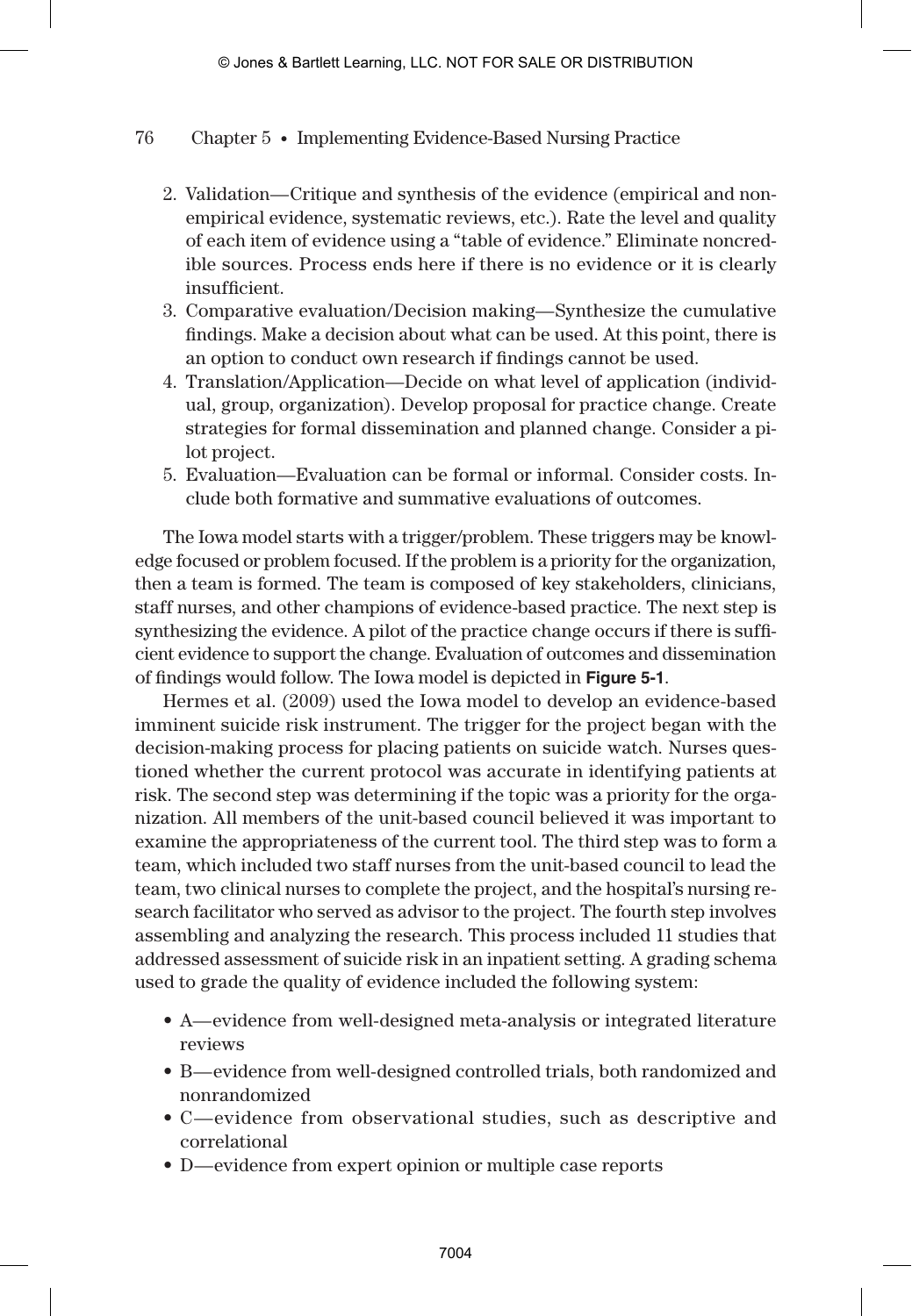



Reprinted with permission from Titler et al. (2001). The Iowa model evidence-based practice to promote quality care. *Critical Care Nursing Clinics of North America, 13*(4), 497–509. University of Iowa Hospitals and Clinics.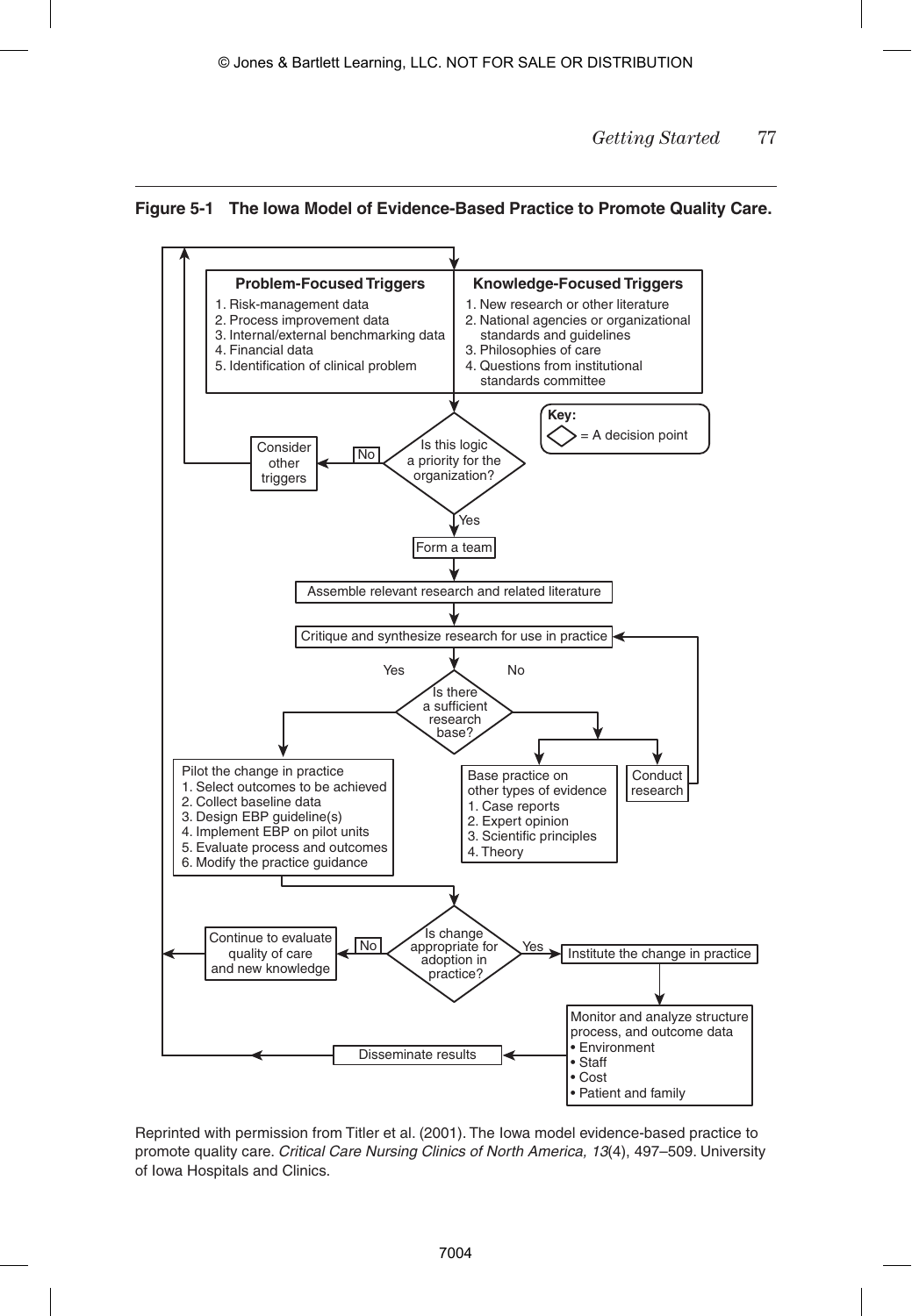In the sample study, most evidence was rated C or D. A critical analysis of the evidence is part of the fourth step. The fifth step is determining if there is enough evidence to pilot the practice change. The team decided that there was sufficient evidence to move forward as a unit-based quality improvement initiative. The hospital librarian assisted with literature searches to find an instrument that would contain questions about suicide ideation but also assess for signs and symptoms of anxiety and agitation. The Behavioral Activity Rating Scale is helpful in assessing agitation in this patient population. Items from the Hamilton Anxiety Scale, used in a previous study on this unit, were added to the Behavioral Activity Rating Scale. A pilot test of this instrument followed. The sixth step is implementing the practice change into practice. This step included approval from the forms committee at the hospital and intensive in-service education for all staff nurses involved. To evaluate outcomes 6 weeks after the initial implementation, a representative of the unit-based council questioned staff nurses about their satisfaction with the new instrument.

The ACE (Academic Center for Evidence-Based Practice) Star Model is another frequently used evidence-based practice model. Visually depicted (**Figure 5-2**), it presents a framework for understanding the relationships between



**Figure 5-2 The ACE Star Model.**

Reprinted with permission from Stevens, K. R. (2004). ACE Star Model of EPB: Knowledge Transformation. The University of Texas Health Science Center at San Antonio: Academic Center for Evidence-Based Practice.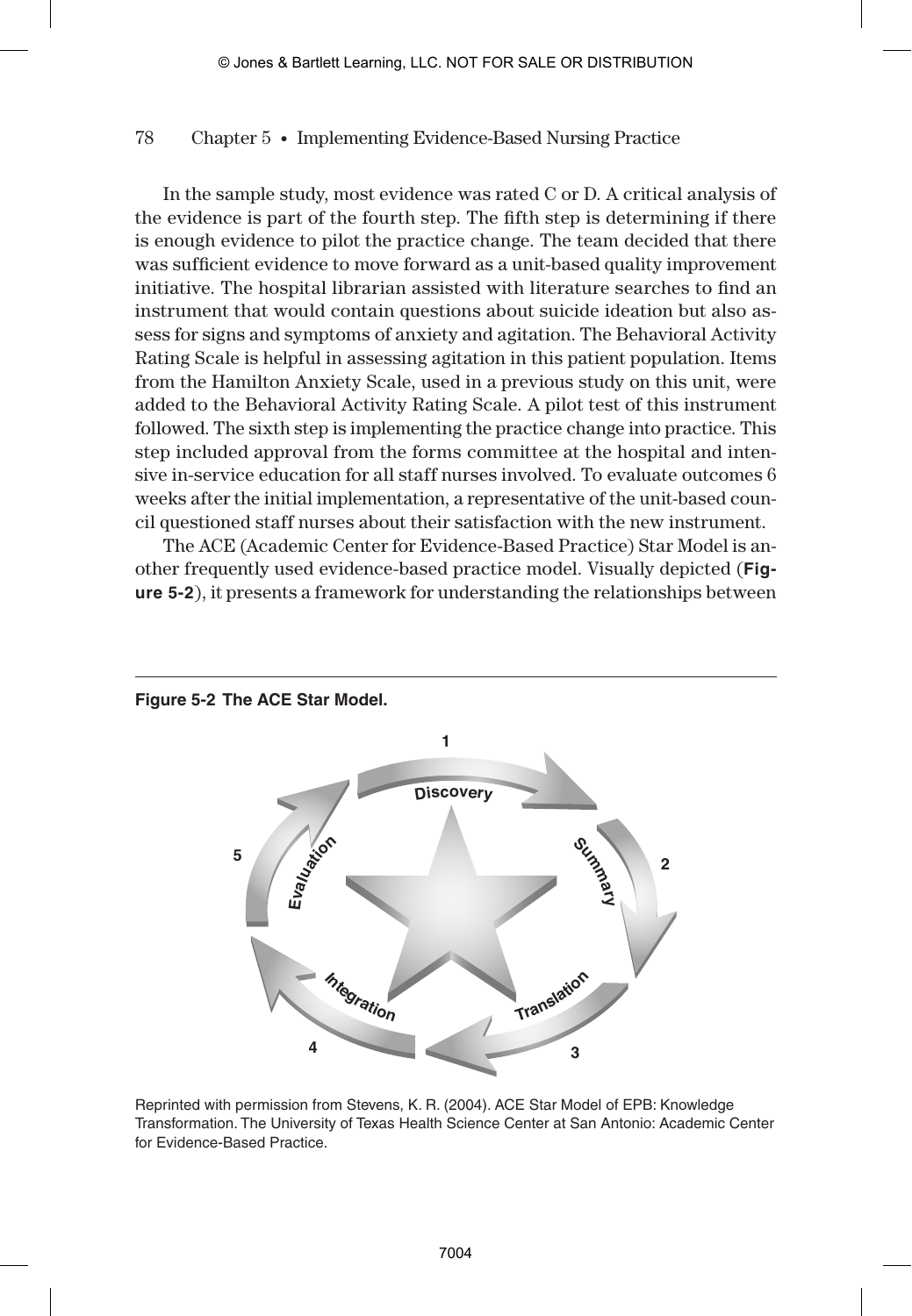various stages of knowledge transformation. Knowledge transformation is defined as the "conversion of research findings from primary research results, through a series of stages and forms, to impact on health outcomes by way of evidence-based care (Stevens, 2004)." It provides a framework for systematically putting evidence-based practice processes into action. Each point of the star represents a stage of knowledge transformation:

- 1. Knowledge discovery—new knowledge discovered through traditional empirical research including both quantitative and qualitative studies
- 2. Evidence summary—synthesizing across the research over a particular issue or problem; includes findings from systematic reviews and meta-analyses
- 3. Translation into practice recommendations—summarized research evidence is combined with other sources of evidence such as clinical expertise; then this holistic evidence is translated for the specific population and setting
- 4. Integration into practice—implementing the practice change through formal and informal methods; taking into account individual and organizational factors that affect adoption and integration into the system
- 5. Evaluation—includes the evaluation of the practice change on patient health outcomes and provider and client satisfaction

With the exception of the ACE Star Model, other models described in this discussion offer a sequential, step-wise approach to moving evidence into practice. By contrast, the ACE Star Model explains the very nature of the knowledge necessary to transform practice. As knowledge is translated into the next stage, it becomes increasingly useful and useable at the bedside and in direct patient care. Understanding the concepts in the ACE Star Model is fundamental to moving knowledge into clinical decision making (K. R. Stevens, personal communication, April 20, 2010).

Common threads woven across the majority of these evidence-based practice models include identification of the clinical problem through data gathering techniques, synthesizing the evidence, translating the evidence into a practice change, and implementation and evaluation of the practice change. Involvement of key stakeholders such as staff nurses plays an important role in these models. I would like to make the argument that having multiple models to choose from can make it difficult for the staff nurse. To compound the problem, there is lack of uniformity of terminology across the models. Complex terms, unique to each model, make it difficult to understand the process.

Even though the sample models of evidence-based practice described here provide needed guidelines for success, there are still challenges noted in the literature. It is still not clear what evidence should be used in the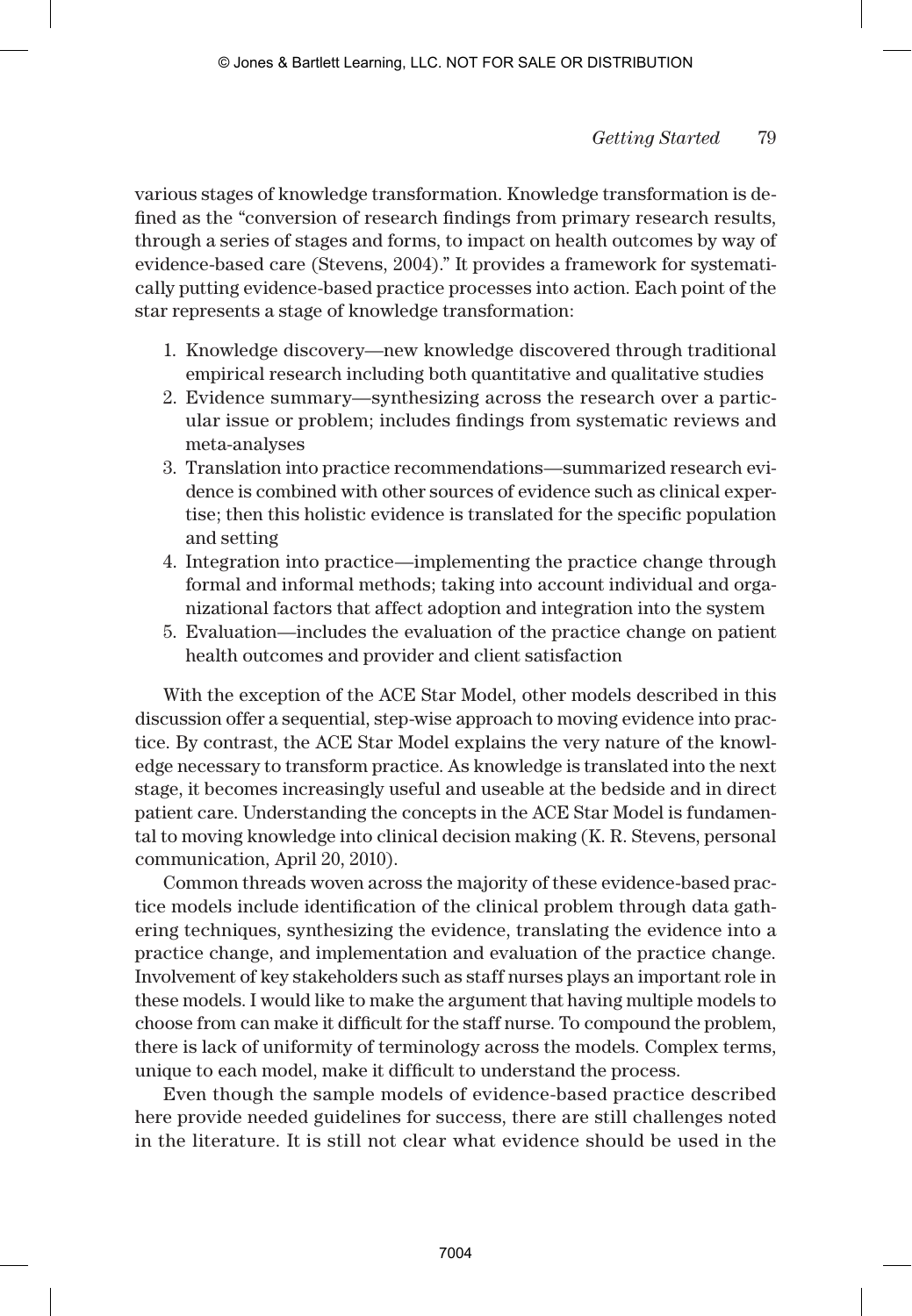evidence-based nursing practice process. Historically, quantitative empirical research studies, particularly randomized controlled trials, were held as the highest level of evidence. Current literature suggests using a broader evidence base, which includes not only empirical quantitative studies but also qualitative research studies, clinical experience, patient experience, and information from the local context/organizational culture (Rycroft-Malone et al., 2004).

The evidence-based practice model that most mirrors this author's proposed guidelines for doing evidence-based nursing practice is the Evidence-Based Practice Model for Staff Nurses (Reavey & Tavernier, 2008). In this model, the authors integrated conceptual underpinnings from the Iowa model, the Stetler model and Rosswurm and Larrabee's (1999) model. The Iowa and Stetler models were discussed in some detail in earlier paragraphs. The Rosswurm and Larrabee model's primary focus is the application of change theory in implementing evidence-based practice. The uniqueness of the Evidence-Based Practice Model for Staff Nurses is its focus on the involvement of the staff nurse throughout the process. Recognition of the expertise that the staff nurse can bring to the table is a highlight of this model. Another important component of this model is the emphasis on communication throughout the process of evidence-based nursing practice.

The process for using the Evidence-Based Practice Model for Staff Nurses mirrors the nursing process with an assessment, diagnoses (identification of the problem), planning, implementation, and evaluation components. With the addition of analysis and synthesis of evidence, and integration and maintenance of practice change, the model is complete. Active input from patients, staff nurses, and nurse researchers is a key component of its successful implementation. Communication between the staff nurses, patients, and nurse researchers is pivotal to successful implementation of this model.

Reavey and Tavernier (2008) share an example of how their model was implemented, starting with a team formation of staff nurses, unit nurse manager, clinical nurse specialist, nurse researcher, and infection control nurse. The clinical problem selected was determining the best practice for frequency of central line dressing changes in severely neutropenic patients. The current policy required daily dressing changes. However, daily dressing changes resulted in skin breakdown that increased the potential for infection. Further, the clients were dissatisfied with the frequency due to the discomfort the skin breakdown caused. The next task for the team included a literature search of available evidence. The nurse researcher and the clinical nurse specialist took the lead in this step due to the heavy workloads, inadequate time, and lack of knowledge problems voiced by the staff nurses. Based on the evidence,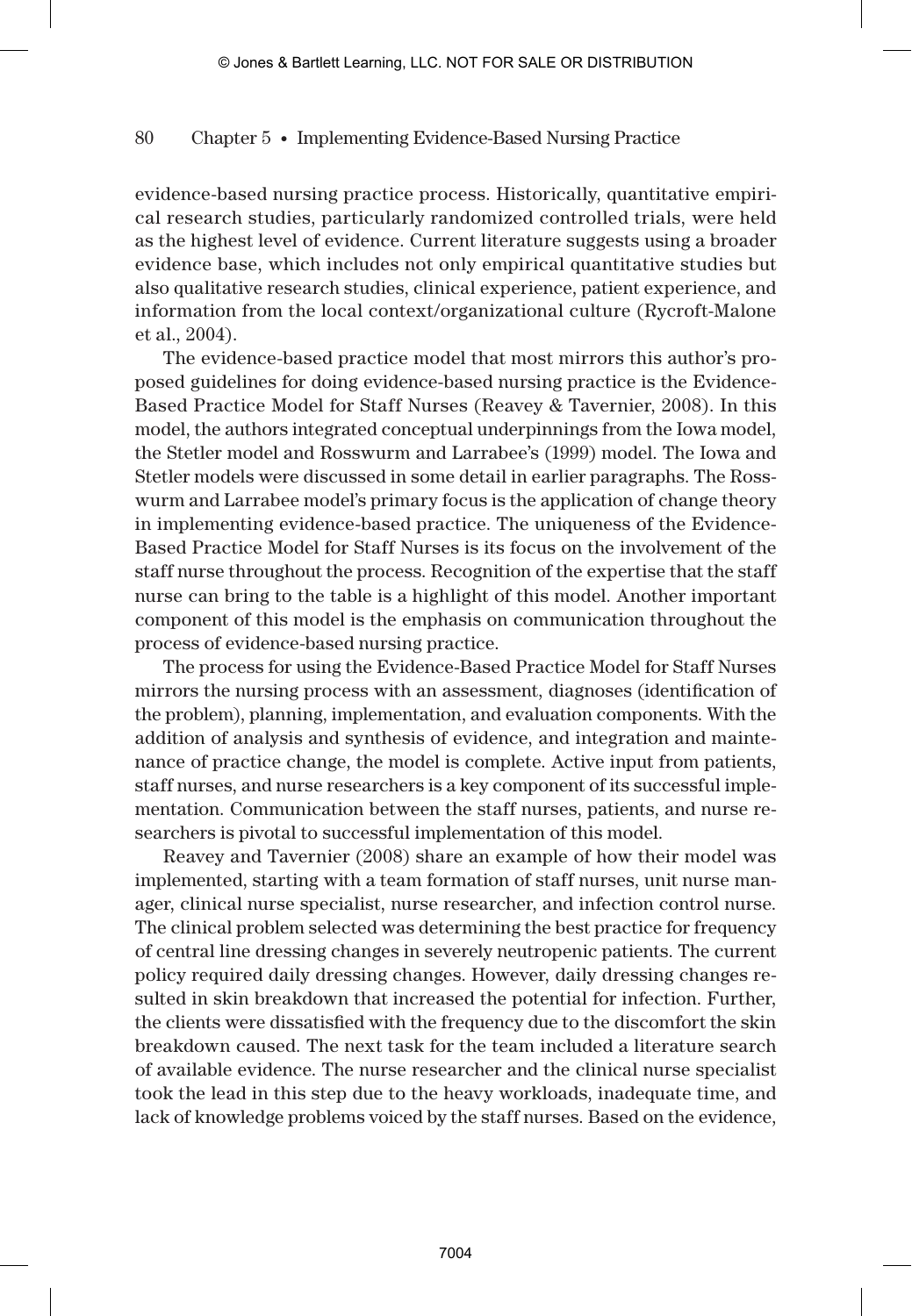the team proposed that central line dressings be changed every 7 days or as needed, except for gauze dressings, which need to be changed every 2 days. Projected outcomes were reduced costs due to fewer supplies needed and less nursing time required, along with decreased infections and skin breakdown. Implementation, done by the team, included education for all of the staff nurses, conducting a pilot study, and measuring outcomes. During the 6 months following implementation of the practice change, the bloodstream infection rate remained below the benchmark of 4 per 1,000 line days (Reavy & Tavernier, 2008).

I would like to take the argument related to evidence-based practice models I started a short while back even further at this point. If the nursing profession supports evidence-based nursing practice and expects all professional nurses (even at the bedside) to practice it, then I would suggest that the process be made as user-friendly as possible. I propose the following 10 steps that provide a systematic approach to collecting and synthesizing all of the needed forms of evidence and for creating EBNP changes to improve the quality of patient care:

- 1. Identifying the practice problem/issue
- 2. Collecting and appraising the empirical evidence
- 3. Collecting and appraising the nonempirical evidence
- 4. Summarizing across all of the evidence
- 5. Integrating the evidence with clinical expertise, client preferences, and values in making a proposed practice change or decision
- 6. Developing the proposed practice change in detail
- 7. Considering feasibility and organizational issues
- 8. Evaluating the practice change
- 9. Marketing the practice change
- 10. Strategies for successful implementation and sustainability of practice change

Detail related to each step is presented in **Table 5-1**. It is important to note at this point that evidence-based nursing practice cannot be done in isolation. Involvement from key stakeholders or champions, including representation from the target population, is mandatory for successful implementation. To prevent evidence-based nursing practice from being "cookbook" nursing, the nurse must decide how to incorporate patient preferences/values into the practice change for any particular patient (DiCenso, Cullum, & Ciliska, 1998). This might include making the decision that the practice change needs adapting to that particular patient. Further, these authors suggest that the incorporation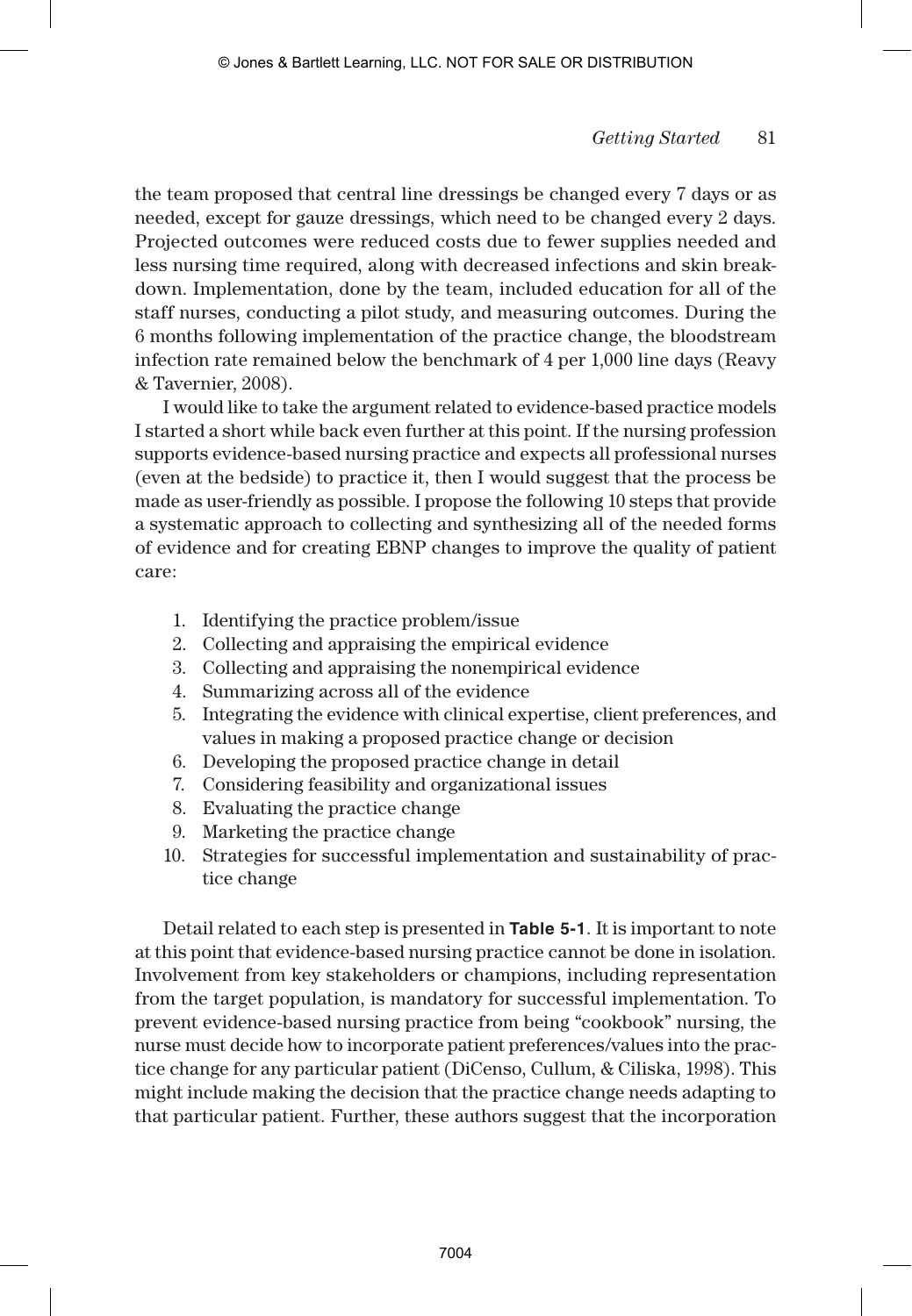of clinical expertise be balanced with the risks and benefits of treatment options for each patient. Further, there is a need to take into account the patient's unique circumstances such as comorbid conditions and preferences (DiCenso, Cullum, & Ciliska, 1998). Now, let us take each of these steps and discuss in more detail.

## **Table 5-1 Outline of the 10 Steps for Creating EBP Changes**

- 1. Identifying the practice problem/issue
- 2. Collecting and appraising the evidence
	- a. Empirical evidence
		- (1) Clinical trials
		- (2) Nonexperimental level research
		- (3) Systematic reviews/meta-analyses
	- b. Nonempirical evidence
		- (1) Published reviews
		- (2) Published protocols/guidelines
	- c. Reading and critically analyzing empirical research for evidence
		- (1) Critiquing using the down and dirty approach
			- (a) Problem statement
			- (b) Literature review
			- (c) Theoretical or conceptual framework
			- (d) Design
			- (e) Ethical considerations
			- (f) Instruments
			- (g) Sampling
			- (h) Data collection
			- (i) Data analysis
			- (j) Findings/Application
- 3. Summarizing across the evidence
- 4. Integrating the evidence with clinical expertise, client preferences and values
	- a. Collecting data from clinical experts
	- b. Collecting data from the patient
- 5. Developing the proposed practice change in detail
- 6. Feasibility issues
	- a. Costs
	- b. Timeline
	- c. Resources
- 7. Evaluating the practice change a. Outcome measures
- 8. Marketing the practice change
- 9. Strategies for successful implementation
- 10. Sustainability of practice change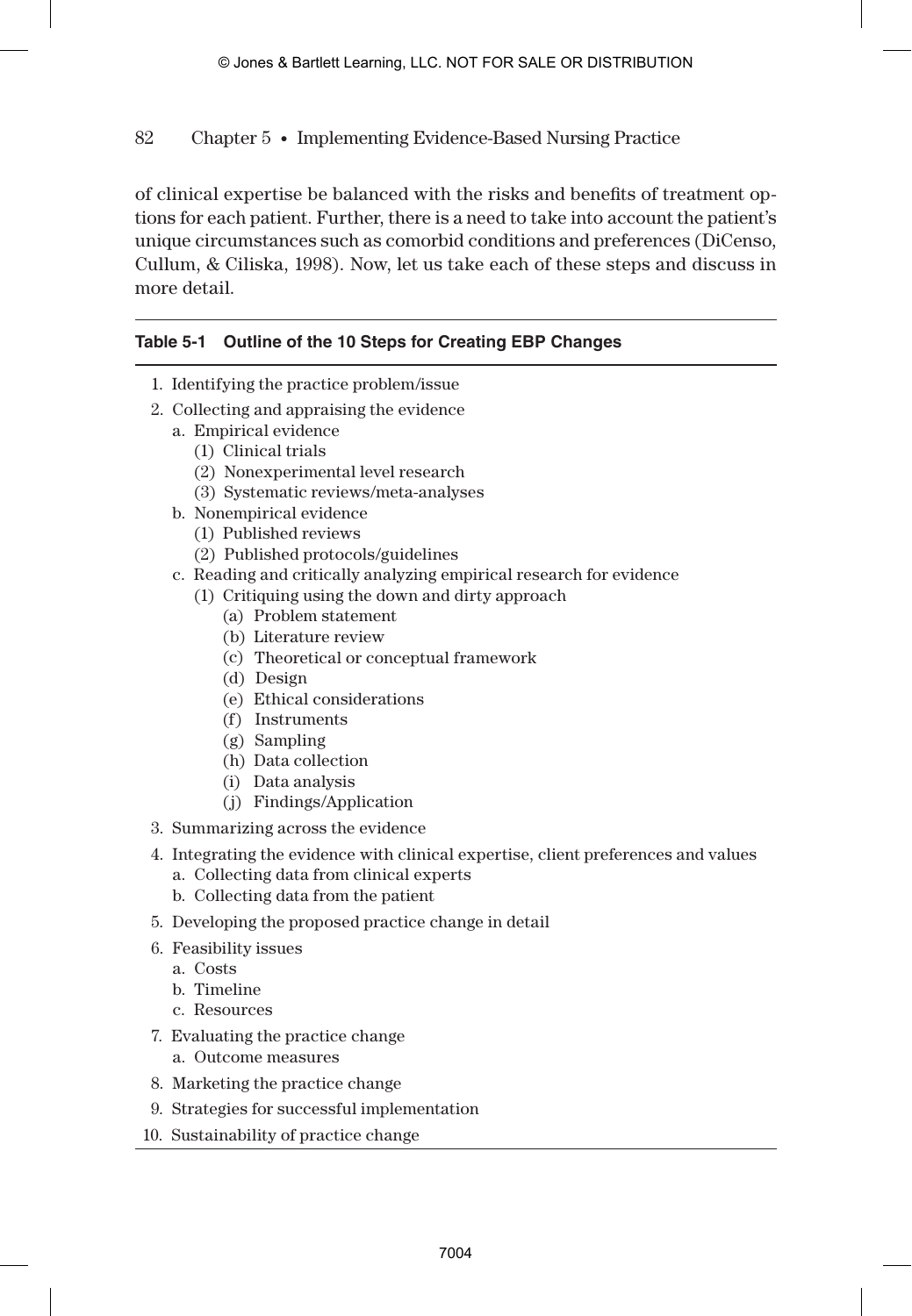# **Identification of the Clinical Practice Problem**

The first step is identification of the clinical practice problem or issue. Frequently, this is the hardest step because it takes much thought and effort to refine the problem statement to develop evidence-based nursing practice projects. If you remember from Chapter 1, identification of the problem is also the first action in designing a research study and can be one of the most difficult steps. For example, maybe the clinical practice problem is patient falls. Falls still constitute a very broad category that requires refinement to develop a good EBNP project. Questions to consider include:

- Do I want to focus on prevention or treatment?
- What population am I focusing on (e.g., elderly, cognitively impaired, physically handicapped)?
- What setting am I interested in (e.g., hospital, long-term care facility, home)?
- What is the current fall rate and when do most of them happen?
- • Current fall prevention measures and are they being followed?
- How will I individualize the intervention or practice change (e.g., individual patient fall risk assessment on admission)?

After answering questions such as these, the problem statement in the fall scenario may be "High fall rate of elderly patients on the medical surgical floor related to lack of compliance with fall prevention measures." As you can see, the problem statement can be written very similarly to those you have done for nursing diagnoses statements. You can even use the "as evidenced by" found within the nursing diagnoses framework. Then, your problem statement would read "High fall rate of elderly patients on the medical surgical floor related to lack of compliance with fall prevention measures as evidenced by high current fall rate, lack of documentation of fall prevention measures in the patient's chart, and nurses stating they do not have time to implement the fall prevention protocol."

# **Collecting and Appraising the Evidence**

Step 2 is collecting and appraising the evidence. Both empirical (research) and nonempirical evidence is important to support a practice change. Empirical evidence may include clinical trials, nonexperimental level research, and systematic reviews/meta-analyses. Nonempirical evidence includes published reviews and protocols/guidelines. It is important to discern actual research studies from nonresearch studies. Most nursing journals are very good about directing authors to provide headings so that consumers can find the essential components of a research article. To decide if a particular article is an actual study or not, the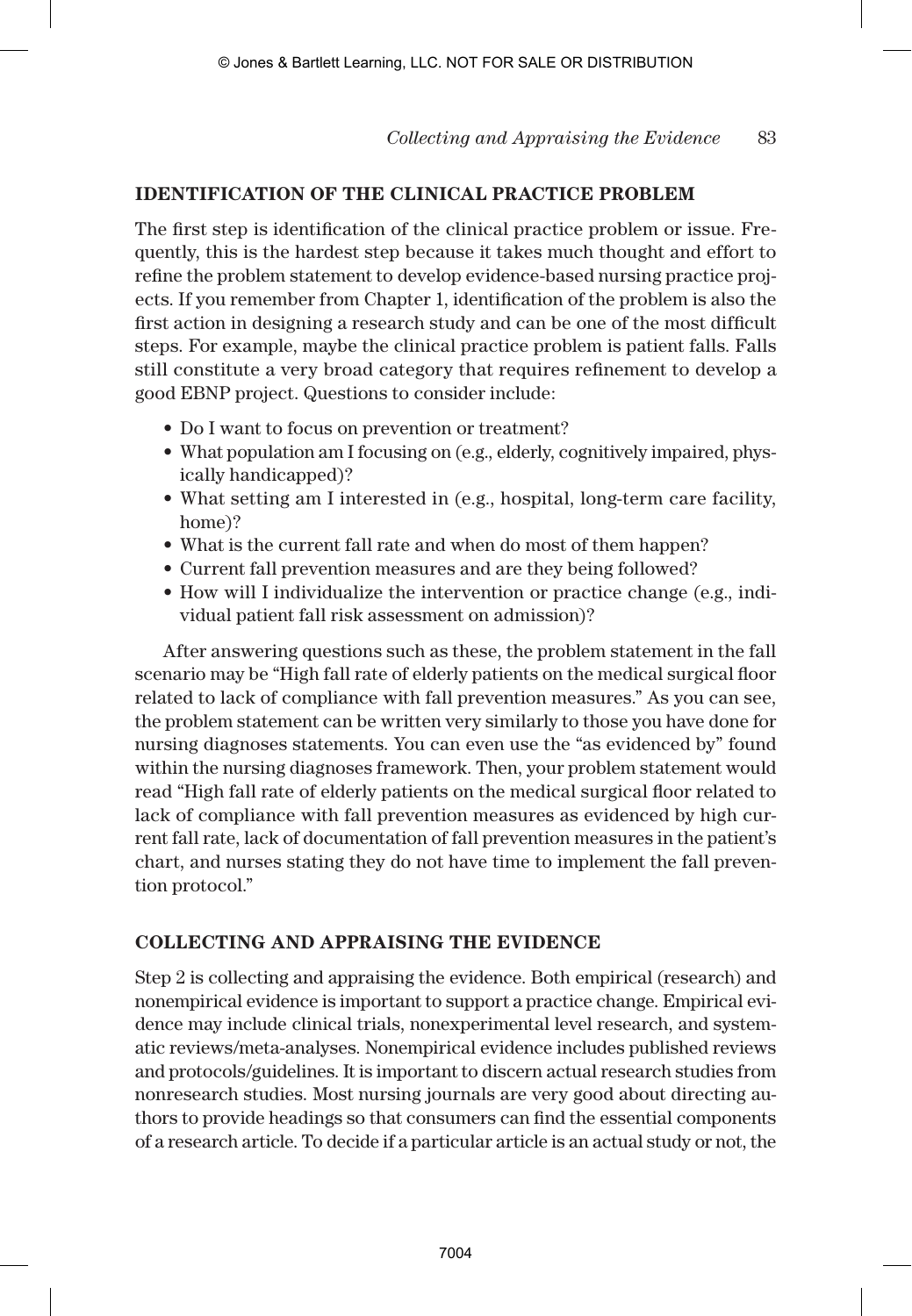first approach would be to examine the abstract. The abstract should contain the problem or purpose statement that should give you a hint about whether this is an actual study or not. Creedon (2006) did an excellent job in the first sentence of the abstract by letting the reader know not only that it was an empirical study, but what type of design was used. Creedon (2006) states: "The primary purpose of this quasi-experimental research is to observe healthcare workers' compliance with hand-hygiene guidelines during patient care in an intensive care unit in Ireland before (pretest) and after (posttest) implementation of a multifaceted hand-hygiene program." The abstract should also include a little about the methods used to conduct the study and study findings and conclusions. It is common in nursing research to find headings throughout the article that incorporate key elements of the research study. Typically, you will be able to find the following sections: background including theoretical framework if there is one, purpose statement (usually the last sentence preceding the methods or procedure sections), methods/procedure section (study design, recruitment and protection of participants, data collecting measures), results, and discussion. If you can find these parts, then you can comfortably assume that you have an article that is reporting original research.

Nonempirical evidence includes published literature reviews, opinion articles, and protocols/guidelines/quality improvement projects. Literature reviews are a review of published research over a particular topic area. Limitations of literature reviews include secondary source of published research, interpretation of the research by someone other than the original researcher, and they may not include all aspects of the topic/issue. Published protocols/ evidence-based guidelines/quality improvement projects can provide another form of evidence to synthesize with the empirical research. Just remember, these guidelines were developed for a specific patient population and need to be viewed in that light. Thus, it is advantageous to use them as just one more piece of the evidence but realize that they may or may not translate to the patient or patient population that is your focus.

There are several ways to approach finding the evidence. Electronic databases are an excellent source for finding relevant research. Libraries at universities and many hospitals purchase subscriptions through various vendors such as Ovid, EBSCOhost, Proquest, Gale powersearch, and PubMed. Several of these include MEDLINE, a huge index of medical journal articles, and CINAHL, an index of articles in nursing and allied health journals. Librarians at local universities or at your institution can be invaluable in pointing you in the right direction. A qualified librarian can assist you in deciding what search terms and electronic databases to search to yield the best results. They can also assist you with finding other types of resources both electronically and in other formats that may contribute evidence to your EBNP project.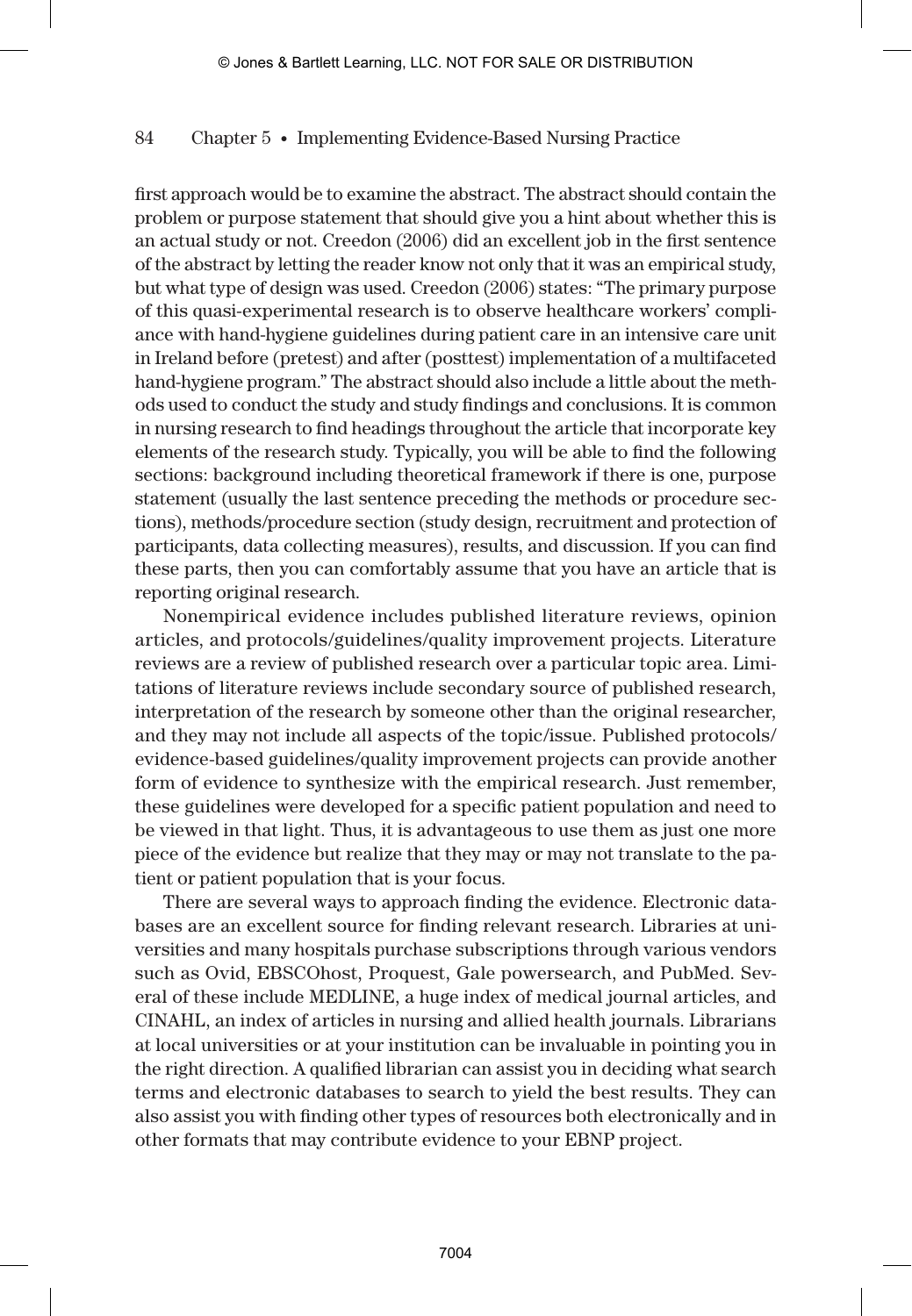#### *Summarizing Across the Evidence* 85

Sources for evidence-based nursing practice appeared in Table 1-2. There are two main types of literature sources. Primary sources are original, peerreviewed journal articles, whereas secondary sources are the author's interpretation and comments on primary sources. Since interpretation of study findings can be somewhat subjective, it is good to use primary sources when possible. A discussion on literature searches is found in Chapter 2. As you are finding relevant literature, you will start to see categories of themes emerging. For example, let us consider the problem statement "noncompliance of healthcare workers with hand hygiene." Search terms such as "noncompliance and hand hygiene" or "healthcare workers and hand hygiene" or "noncompliance and healthcare workers and hand hygiene" will result in a list of relevant and possibly nonrelevant articles. Sort by topic/focus, such as all of the noncompliance and hand hygiene together and all hand hygiene and healthcare workers together and so on. You may also categorize by research setting or population characteristics (e.g., nurses, doctors, children, older adults).

# **Reading and Critically Analyzing Empirical Research**

Initially, start with the abstracts to weed out nonrelevant articles. Then, start consuming the research by first skimming the article, particularly paying attention to findings and nursing implications. The next level of reading and analyzing the research involves a more thorough examination and reading of the articles. It may take two or more times through the article before you get a good understanding of the research. Once you have a good idea of what the researchers did, then the next thing to perform is a critical analysis of the study.

To make the critiquing process easier for those who do not have a strong foundation in nursing research but are still expected to consume research and apply the evidence to their practice, I propose a 10-step method to critiquing research. These guidelines are presented in Tables 6-1 and 6-2. This critiquing process will take less than 20 minutes once you have become skilled at using these guidelines. Further detail on each step and complete critique examples are presented in Chapter 6. Those articles deemed credible to use in your evidence-based nursing practice issue will need to be analyzed as a group of studies.

# **Summarizing Across the Evidence**

This step is very critical to the success of your proposed practice change. Synthesize the findings from the group of empirical research studies you deemed credible. This is done in a very similar way to what is called "content analysis."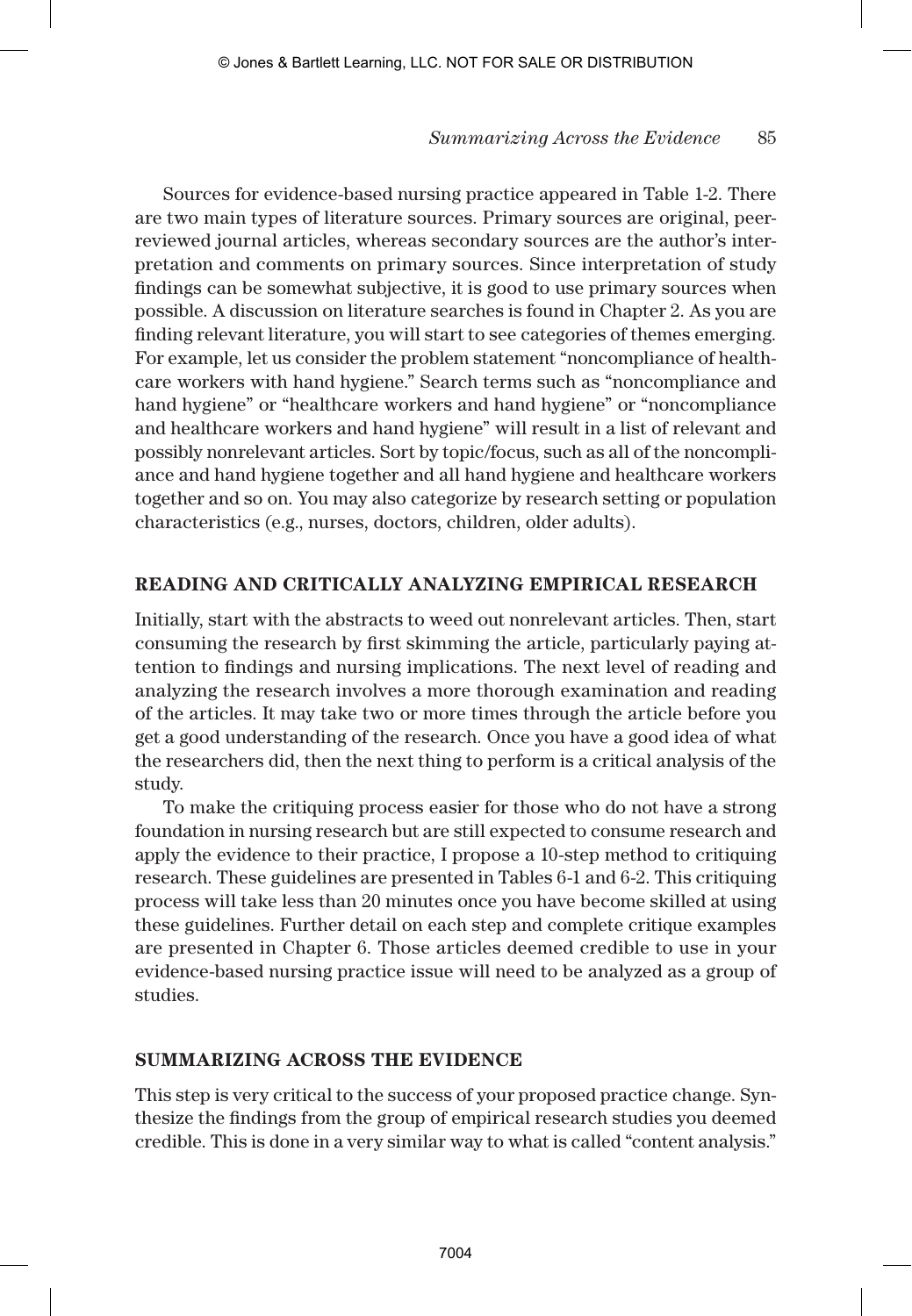Used in this context, content analysis involves examining the findings for recurrent themes across the studies or the majority of studies. Because all research is flawed and has its strengths and limitations, it is dangerous to base a practice change on a single study. However, if you find that multiple studies are proposing the same practice change, then you can start to feel more confident in proposing this change. Now, you need to integrate other forms of evidence collected.

# **Integrating the Evidence with Clinical Expertise and Client Preferences and Values**

The next level of evidence that needs to be synthesized is clinical expertise and patient preferences and values. Expert interviews and current best practice guidelines are resources to assess the clinical expertise available. Experts are persons that have clinical expertise in the topic/problem area of focus. A multidisciplinary approach will ensure a thorough analysis of clinical expertise available. Consider the issue of hand washing noncompliance. Experts not only include nurses, but also infection control personnel, physicians, public health personnel and epidemiologists. To facilitate synthesis and identification of themes across expert interviews, you need to develop a slate of questions for all interviews. Sample interview questions for clients and experts are presented in **Table 5-2**. Interviews and surveys will help to assess individual and/ or group client preferences. Without assessing patient needs and preferences, EBNP would just be research utilization. For groups of clients with similar attributes/problems, a survey might be an efficient tool to find out the group's preferences. Clinical expertise comes into play again by the clinician who delivers the actual patient care. It is their responsibility to tailor the EBNP protocol/practice change to the individual client they are providing care to.

# **Developing the Proposed Practice Change in Detail**

Once all of the evidence is critically analyzed and synthesized, you should have some good ideas for what to propose as an intervention or practice change. For example, if the problem was noncompliance with hand washing by unlicensed staff, and the evidence suggested the primary cause was lack of knowledge, an educational campaign might be your primary focus. Representation by the target population in the development of the practice change is critical for buy-in and success of the change. These individuals can serve as champions for implementation and ultimate success of your project. This step is the point where decisions are made about who will receive the practice change, what will it entail, when will it happen, where will it take place, and how will it take place?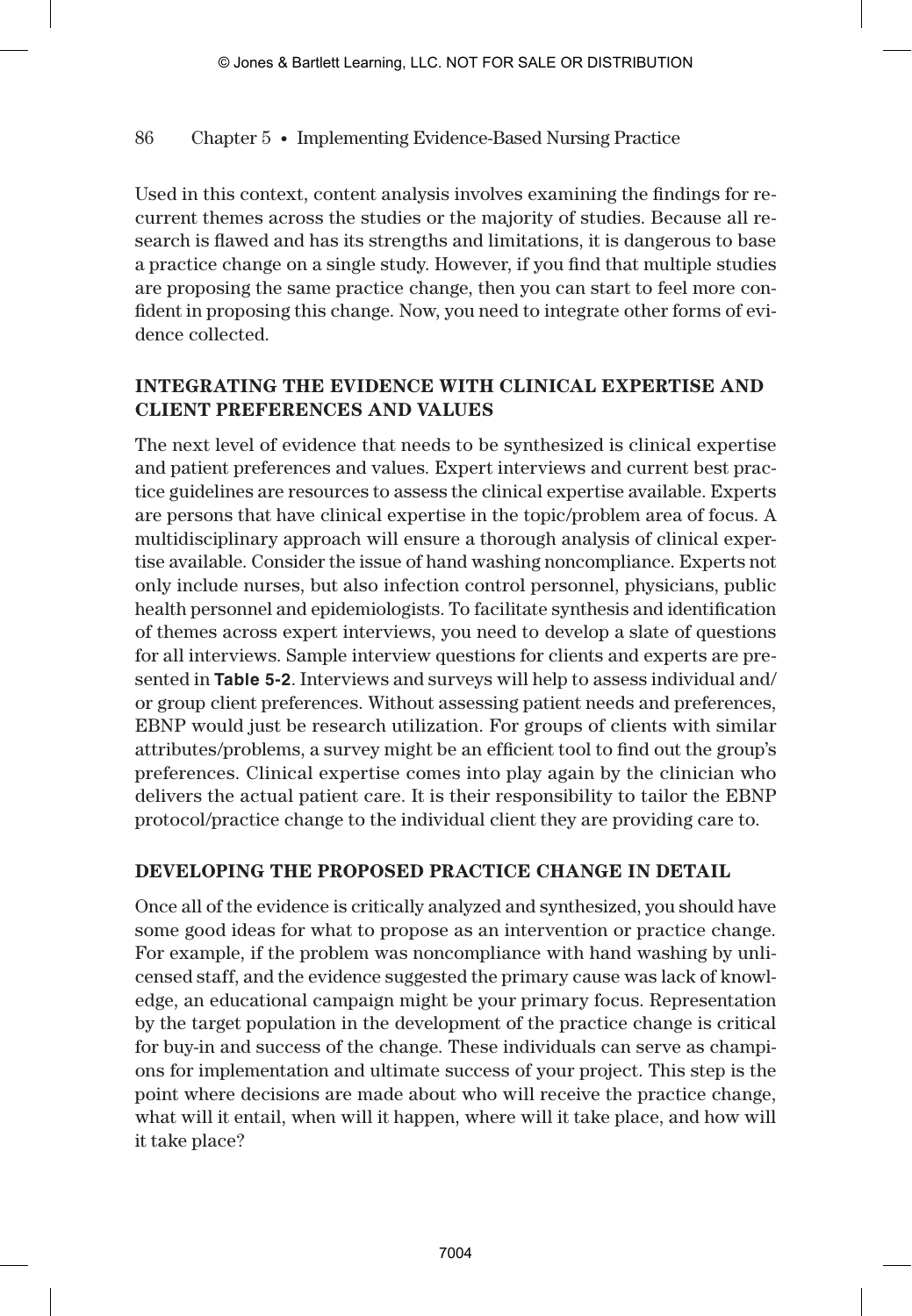## **Table 5-2 Sample Interview Questions to Assess Patient Preferences and Clinical Expertise**

#### **Sample Questions for Patients/Clients**

How long have you been dealing with this problem? (You can go ahead and state specifically what the problem is)

What things have you tried to help deal with \_\_\_\_\_\_\_ (problem)? How well have they worked?

What suggestions/treatments have been used by your healthcare provider to help with this problem?

Can you give any examples of what has worked and what has not worked for you personally?

#### **Sample Questions for Experts**

Find out credentials, years of experience, and where these years have been spent.

Do not use actual names of experts; use initials or fake names.

What has been your experience with \_\_\_\_\_\_\_\_ (condition/problem)?

Do you have any successful case studies/scenarios that you can share related to this experience?

What do you think the current best practice is for dealing with this  $\Box$ (condition/problem)?

What do you base this answer on? (e.g., research, policies, protocols, providers, etc.)

Is this current best practice you speak of being used in your facility/organization?

If not, why do you think it is not being used? If so, how is it going? How is it being evaluated/outcomes measured?

Would you say that your organization currently uses evidence-based practice? If not, why? If so, can you give an example especially with \_\_\_\_\_\_\_ (condition/ problem)?

In the noncompliance with hand washing example, the "who" would be unlicensed staff. The "what" would be the educational campaign to increase knowledge and awareness. Based on the research findings, an outline of the educational content would be developed. Timing of delivery of the education would be the next step to plan. For example, will it be a mandatory educational session for all unlicensed personnel? Will they be paid to attend? How many times will it need to be offered so that all of the target audience can attend? How will compliance with attendance be monitored? Next would be decisions about "where" it will take place. Is there a large enough room close by to the target audience? Are there costs involved in using the location? The "how" of the practice change implementation would include the process leading up to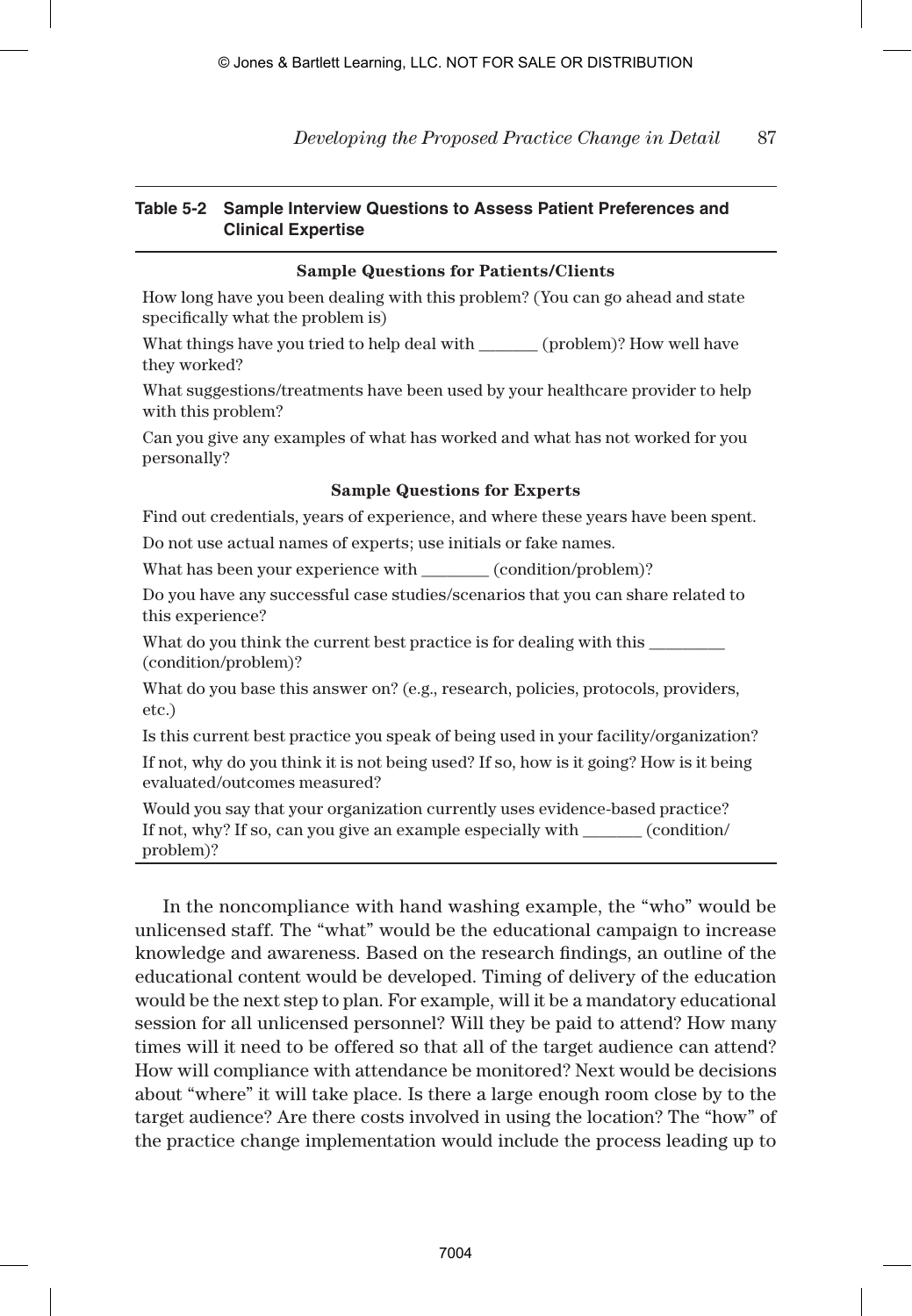and throughout the actual implementation of the education. Finding representatives from the target audience to champion the cause and to stimulate interest is critical to the success of implementing any practice change. Identification of these individuals occurs early in the process. They are involved in the planning and implementation of the practice change from its inception. Decisions about who will conduct the sessions, length of sessions, availability of refreshments or door prizes, and advertisement and marketing will need to be made.

# **Feasibility Issues**

Feasibility issues in implementing evidence-based nursing practice changes include costs, time, and available resources. Each one of these issues is presented below with examples.

# **Costs/Resources Needed**

Budgetary constraints are always an issue for healthcare-related organizations. One of the first things to find out from your organization is how much money they are willing to give to support the proposed practice change. Once you have a plan for the practice change, an itemized budget needs to be developed. Costs may include human resource costs (speaker's salary, target audience paid time to attend) to material resources (printing and paper costs, refreshments, door prizes, advertisement and marketing costs). See **Figure 5-3** for a sample budget. This budget was prepared for an evidence-based nursing practice project on horizontal violence.

Implementation of the proposed practice change of developing the horizontal violence program was financially feasible after taking into consideration issues relating to budget allocations. Expenses were identified for all phases of program implementation and included those for outside resources as well as in-house resources. The estimated total cost of implementing a horizontal violence program for all current nursing staff, new nurses in orientation, competency training materials, computer software, consultant fees, related administrative fees, and personnel expenses was \$92,392. This total reflects all costs associated with the first year of program implementation and includes; consultant fees over 4 days, including meals and lodging expenses, initial 4.5 hours of horizontal violence educational training for currently employed nurses, additional orientation training for new nurses in hospital orientation each month, computer software programming fees for the yearly competency training, and the administrative fees such as poster and flyer development and printing and training materials consisting of approximately one 30-minute computerized training session to assess competency in horizontal violence management. Explanation of budget is shown in **Box 5-1**.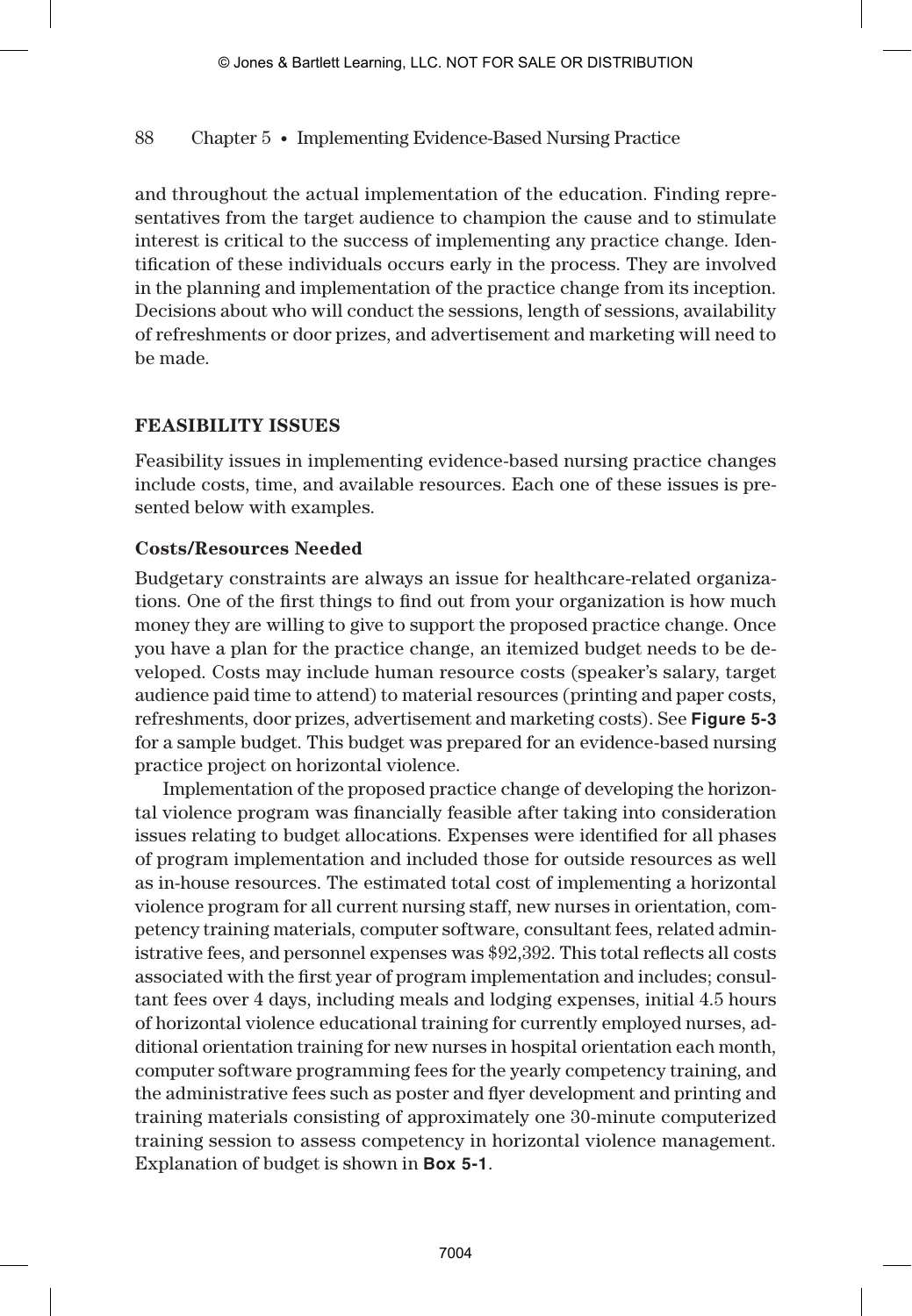

# **Figure 5-3 Sample budget for evidence-based practice projects.**

# **Timeline**

A timeline is very useful in ensuring progress towards implementation of the practice change. It also helps organize the details of the planning, implementation, and evaluation of the practice change. A timeline is helpful in keeping all of the players on the same page and communicating completion steps. There are many types of timelines including the Gantt chart (NetMBA Business

# **Box 5-1 EBNP Budget Allocation Example**

- 1. 460 nurses @ \$35/hour  $\times$  4.5 hrs initial training = \$72,450
- 2. Consultants @  $$200/hour \times 40$  hrs training over 4 days plus meals and  $\text{lodging} = $17,000$
- 3. 50 pg learning package  $\omega$ 0.05/page  $\times$  460 = \$1150
- 4. Cover of learning package @0.20/cover  $\times$  460 = \$92
- 5. Miscellaneous supplies for educational session and hospital orientation (e.g., posters, flyers, PowerPoint presentation) =  $$1,500$
- 6. Computer software program  $= $1,200$

 $TOTAL = $93,392$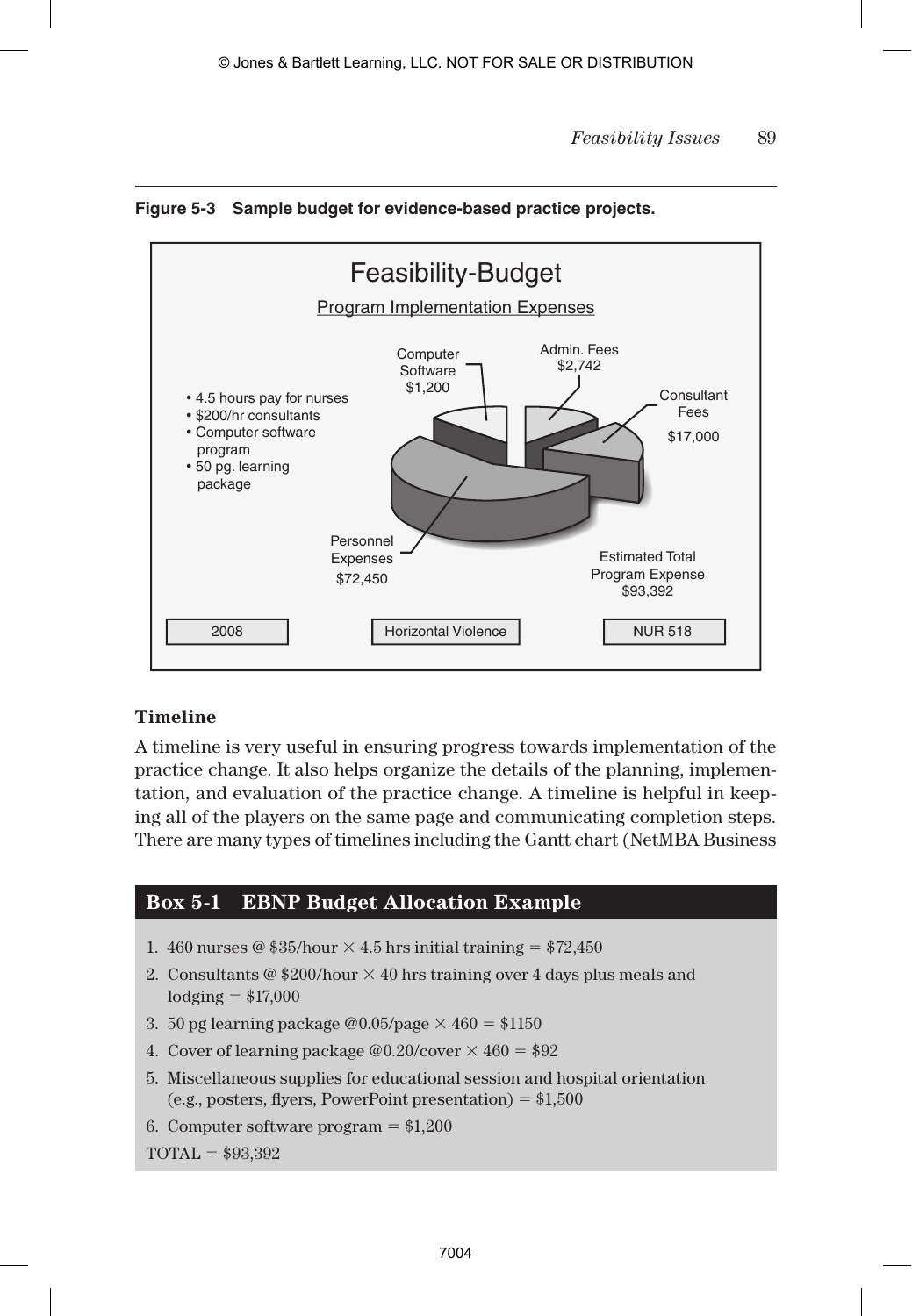**Project Timeline**

# 90 Chapter 5 • Implementing Evidence-Based Nursing Practice

| <b>Trole runemie</b> |                                   |      |      |        |                                     |         |          |                        |         |
|----------------------|-----------------------------------|------|------|--------|-------------------------------------|---------|----------|------------------------|---------|
|                      |                                   | June | July | August | September                           | October | November | December               | January |
| Implementation       | Presentation to<br>Management     | 2nd  |      |        |                                     |         |          |                        |         |
|                      | Formal<br>Document<br>Submitted   | 14th |      |        |                                     |         |          |                        |         |
|                      | Literature<br><b>Distribution</b> |      |      |        |                                     |         |          |                        |         |
|                      | In-service<br>Education           |      |      |        |                                     |         |          |                        |         |
|                      | Pilot Unit<br>Implementation      |      |      |        | Pilot unit<br>start date            |         |          | Pilot unit<br>end date |         |
|                      | Facility<br>Implementation        |      |      |        |                                     |         |          |                        |         |
|                      | Evaluation                        |      |      |        | Ongoing<br>from 9/2008<br>to 9/2013 |         |          |                        |         |

#### **Figure 5-4 A sample Gantt chart/timeline.**

Knowledge Center, 2007). A Gantt chart is a type of chart that illustrates a project schedule. Gantt charts illustrate the start and finish dates of the primary activities leading up to completion of the project. Depending on the length of time to project completion, the chart may be broken down by days, weeks, or months. Figure 5-4 depicts a sample Gantt chart for the hand washing example discussed earlier.

**Time**

# **Evaluating the Practice Change**

To determine the degree of success of the implemented practice change, outcome measures need to be identified. Outcomes must be specific enough so that they are measurable. For example, with the hand washing scenario, immediate outcomes could include attendance at the educational sessions and scoring 90% or better on the knowledge test after the session. Long-term outcomes could include increased rates of hand washing compliance (as compared with baseline) and a decrease in hospital-acquired infections.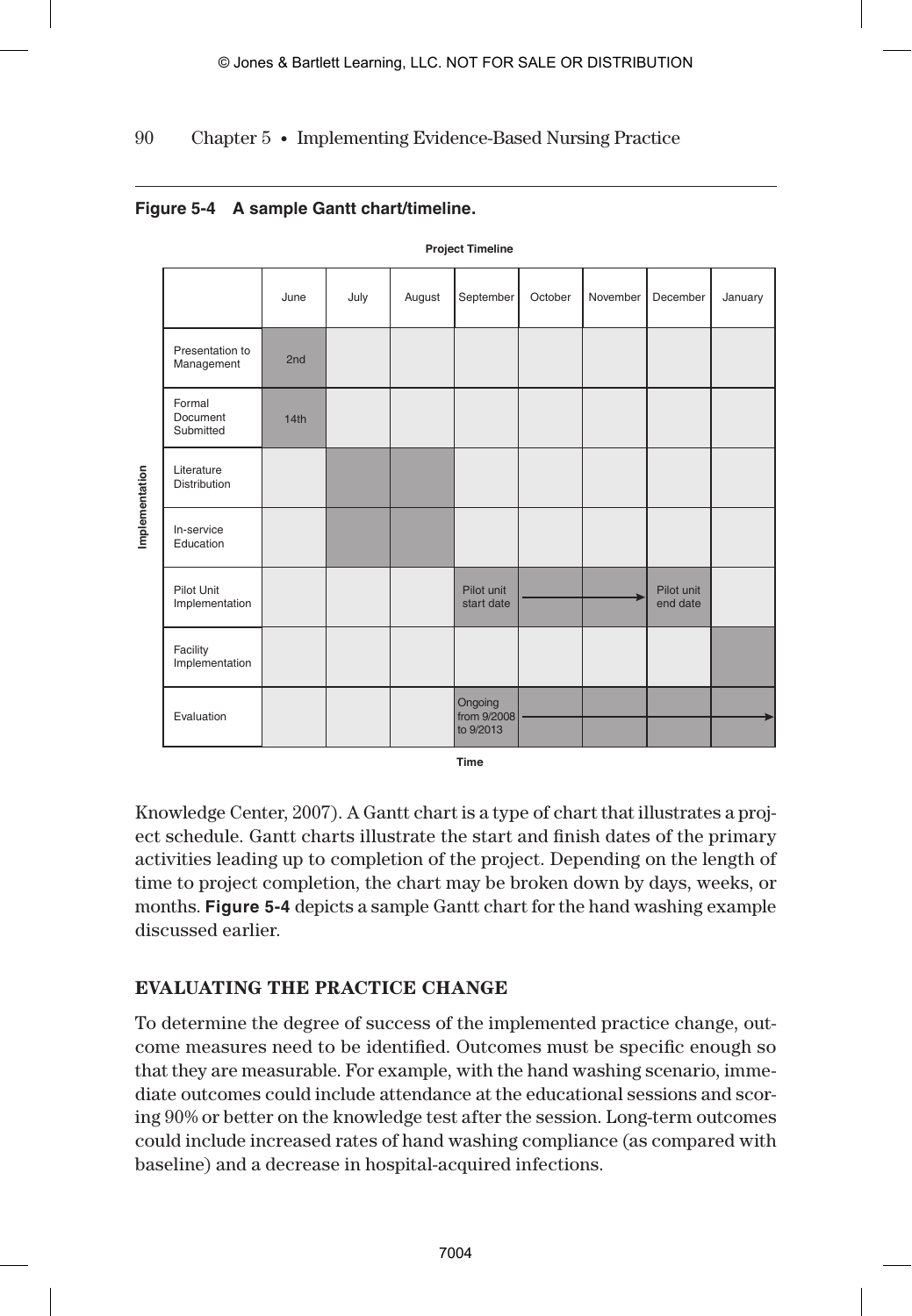#### *Sustainability of Practice Change* 91

# **Marketing the Practice Change**

Getting buy-in from the target audience is crucial to the success of any new practice change. As discussed earlier, identifying champions both within the target audience and from other key players that can effect change is imperative for success. In the hand washing example, the target audience is unlicensed personnel. In this case, the evidence-based nursing practice group could include a representation from unlicensed staff, nursing, infection control, and administration.

# **Strategies for Successful Implementation**

Several strategies have already been discussed to facilitate a successful EBNP change. Along with having substantial evidence to support your proposed practice change, other strategies include planning, organization, buy-in from stakeholders, recruiting champions for your cause, being realistic regarding available time, money, and resources, and applying principles of change theory to effect change. One popular change theory is Rogers' Diffusion of Innovations. It is a useful framework for understanding social change. The theory deals with dissemination of an innovation (idea, practice, and product) perceived as new by an individual or group of people. It involves a five-step process (Rogers, 2003):

- 1. Gaining knowledge about the innovation
- 2. Becoming persuaded about the innovation
- 3. Decision step of adopting or rejecting the innovation
- 4. Implementation of putting the innovation to use
- 5. Confirmation step of reversing the decision or adopting the new innovation

Three characteristics that Rogers identified as central to the adoption decision were the potential user's perception of the benefit to practice, its compatibility with the practice setting and population, and its complexity (Rogers, 2003). Rogers argued for the importance of the user's knowledge on both the how-to and the principles behind the change or innovation. Not only do clinicians need detail about how to implement the practice change, but they also need to understand the underlying theory or framework that explains how the innovation works (Leeman, Jackson, & Sandelowski, 2006).

# **Sustainability of Practice Change**

To sustain or modify the practice change, an evaluation plan should be developed. Identification of measures to be collected, who will be responsible for collecting and how the measures will be analyzed to document level of success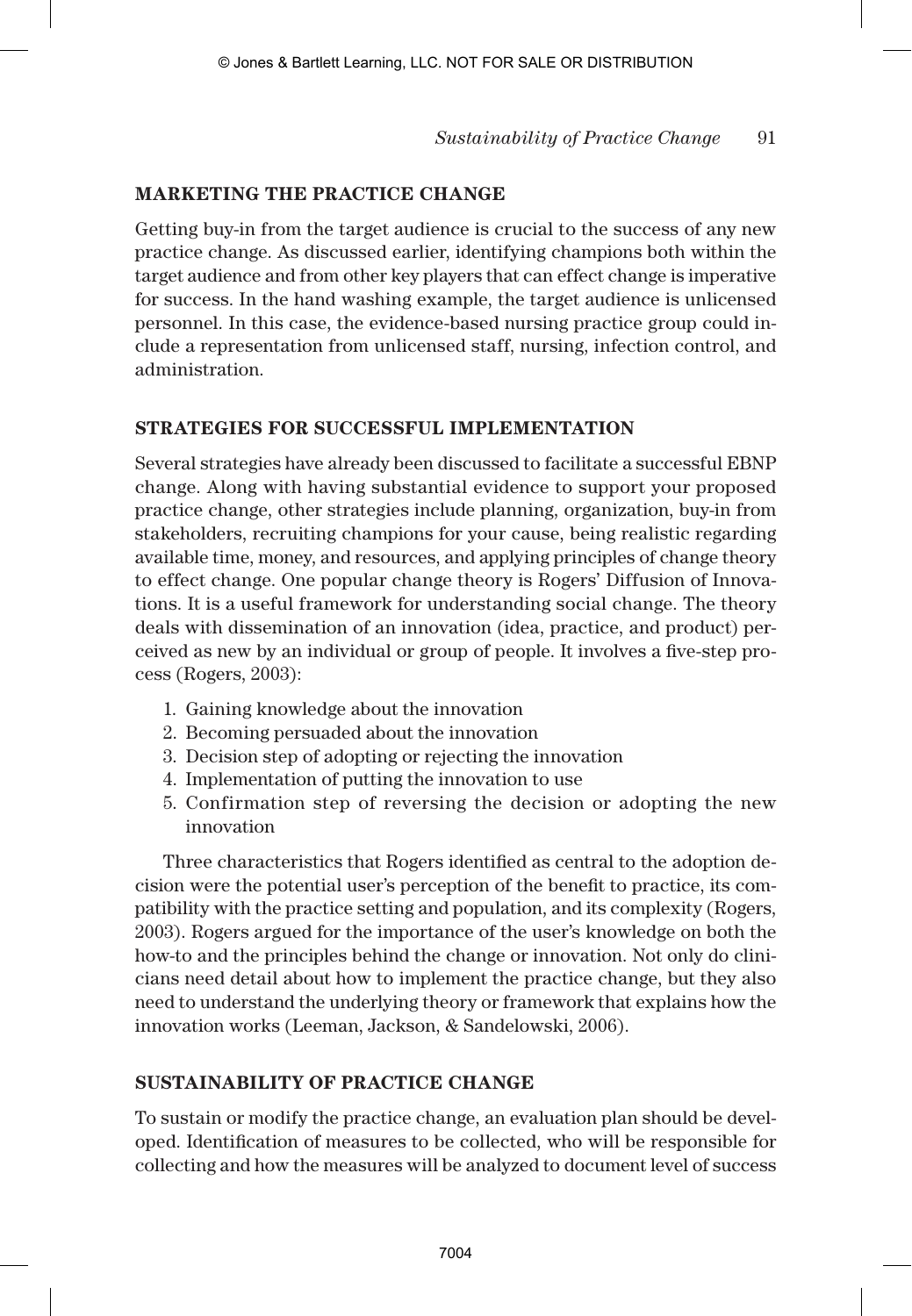will help sustain the practice change. Booster doses (mini-doses of the intervention) over time will also facilitate sustainability of change. For example, back to the hand washing example. Measures of success included participants passing a knowledge posttest with a 90% or better and improved hand washing compliance rates. To sustain this practice, you could have participants do an online education on hand washing and retake the exam each year. Covert observations of the target group (unlicensed personnel) throughout the year on hand washing compliance would also give data to evaluate the success of the practice change. Staff would be made aware that this would be happening but would not know when it occurred in order to reduce the Hawthorn effect (responding differently because they know they are being watched).

# **The Big "So What?"**

- EBNP is a problem-solving approach using current best evidence, clinical expertise, and patient values and preferences to answer a nursing practice problem.
- • There are common threads across the major evidence-based practice models that include assessment and identification of the clinical problem, synthesizing the evidence, translating the evidence into a practice change, and implementation and evaluation of the practice change.
- There are 10 steps in evidence-based nursing practice.
- Evidence may include both empirical and nonempirical forms of evidence.
- • A clear timeline and itemized costs are necessary for an effective evidencebased nursing practice project.
- • Applying principles of planned change is critical to the successful implementation.

# **References**

- Academic Center for Evidence-Based Practice. (2005). *ACE: Learn about EBP*. Retrieved from http://www.acestar.uthscsa.edu/Learn\_model.htm
- Creedon, D. (2006). Health care workers' hand decontamination practices: An Irish study. *Clinical Research, 15*, 6–26.
- DiCenso, A., Cullum, N., & Ciliska, D. (1998). Implementing evidence-based nursing: Some misconceptions. *Evidence-Based Nursing, 1,* 38–39.
- Hermes, B., Deakin, K., Lee, K., & Robinson, S. (2009). Suicide risk assessment: 6 steps to a better instrument. *Journal of Psychosocial Nursing, 47,* 44–49.
- Leeman, J., Jackson, B., & Sandelowski, M. (2006). An evaluation of how well research reports facilitate the use of findings in practice. *Journal of Nursing Scholarship, 38*, 171–177.
- Melnyk, B., & Fineout-Overholt, E. (2005). *Evidence-based practice in nursing and health care: A guide to best practice.* Philadelphia, PA: Lippincott, Williams, & Wilkins.